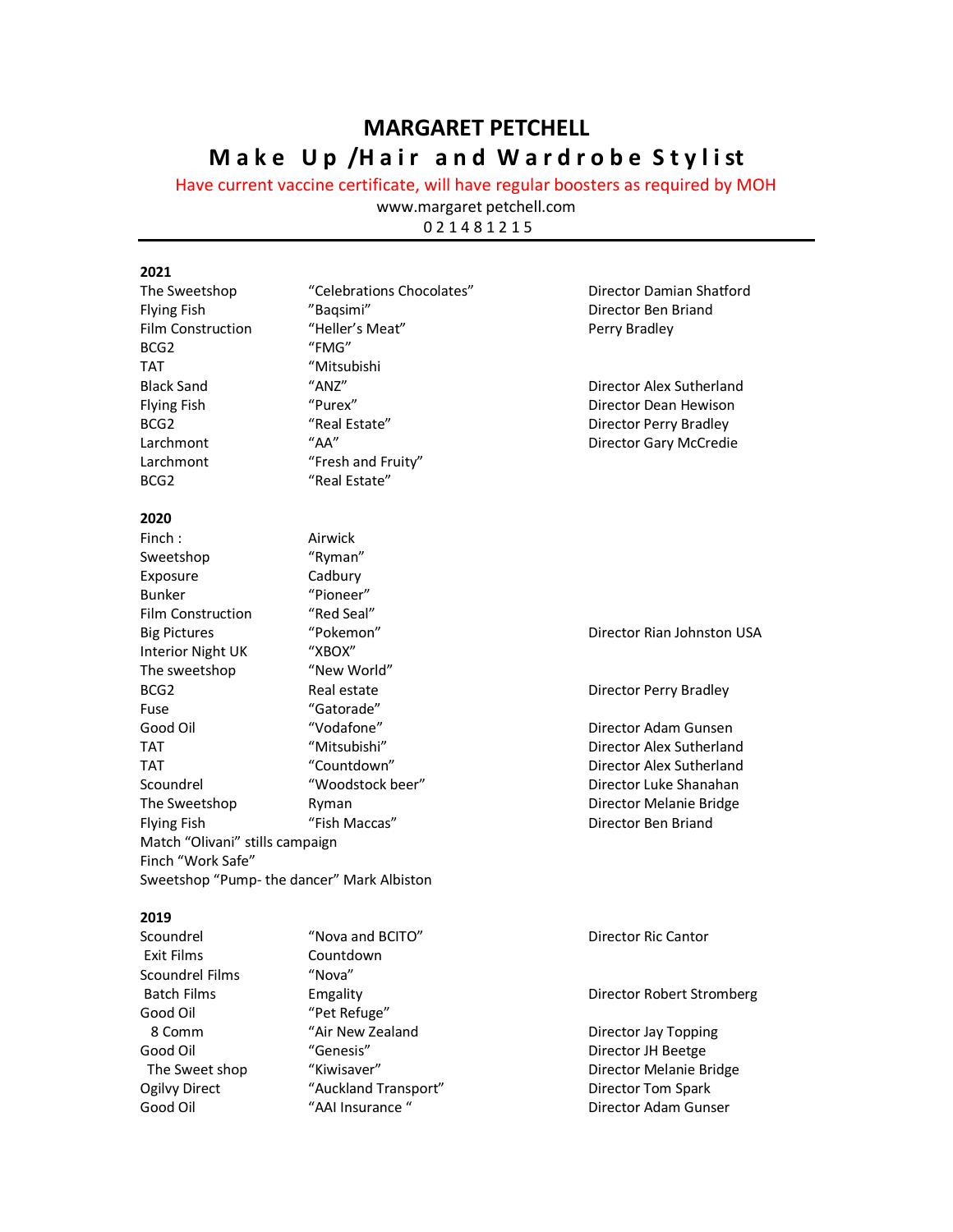| 2 Bearded Men<br>Zoomslide | "Master Card"<br>"Southern Cross                               |                                |
|----------------------------|----------------------------------------------------------------|--------------------------------|
|                            |                                                                |                                |
| 8 Comm                     | "Maverit"                                                      |                                |
| 8 Comm                     | "Kiwi Bank                                                     | Director Maxxy                 |
| Triple Double              | "Farmer's Fashion"                                             | Director Andy Morton           |
| BCG <sub>2</sub>           | Realestate Director                                            | Director Perry Pradley         |
| <b>TAT</b>                 | "The Warehouse"                                                |                                |
| <b>IDC</b>                 | Walker Weyland                                                 |                                |
| 8 Commercials              | "Nows Good" Macdonalds                                         | Director Josh Frizell          |
| <b>Flying Fish</b>         | "Sealy"                                                        |                                |
| Clockwork Films            | "Freya's Bread"                                                | Director Tracey Rowe           |
| <b>Exit Films</b>          | "Countdown"                                                    | Director Felicity Morgan-Rhind |
| 2018                       |                                                                |                                |
| Cherokee                   | "Frontline Oral Defence"                                       | <b>Director Mike Rowles</b>    |
|                            | Make up and hair                                               |                                |
| Cowley Films               | "Ibrance" USA                                                  | Director Pam Thomas,           |
|                            | Make up and hair                                               |                                |
| <b>Batch Films</b>         | "Satine Milk" China                                            | Director Camille Marotte       |
|                            | Make up and hair                                               |                                |
| Mulan(film)                | Guest make up artist                                           |                                |
| Scoundrel                  | "Well Done You"                                                | Director Daniel Warwick        |
|                            | Make up and hair                                               |                                |
| <b>Exit Films</b>          | "Tower Insurance" Make up and hair                             |                                |
| Eight                      | "Countdown Christmas"                                          | Director Miki Magasiva         |
|                            | Make up and hair                                               |                                |
| Waxeye                     | "Redseal" costume, hair and make up                            |                                |
| Good oil                   | "Coloursteel"                                                  | Director Fiona McGee           |
|                            | Make up and hair                                               |                                |
| <b>Eight Commercials</b>   | "Countdown                                                     | Director Josh Frizzell,        |
|                            | Make up and hair                                               |                                |
| Finch                      | "Vodafone"                                                     | Director Alyssa McClelland     |
|                            | Make up and hair                                               |                                |
| <b>True Agency</b>         | "Griffins"                                                     | Director Ian Sweeney,          |
|                            | Make up, hair and costume                                      |                                |
| The Sweetshop              | "BNZ Travel" make up and hair                                  |                                |
| 2 Bearded Men              | "Altus"                                                        | Director Tim,                  |
|                            | Make up and hair                                               |                                |
| Shine                      | "Genesis"                                                      | Director JH Beetge,            |
|                            | Make up and hair                                               |                                |
| White Light                | "Mitsubishi"                                                   | Director Barry Fawcett         |
|                            | Costume, make up and hair                                      |                                |
| <b>Exit Films</b>          | "Holden"                                                       | Director Greg Wood,            |
|                            | Make up and hair                                               |                                |
| Colenso                    | "My Dog" Make up and hair                                      |                                |
| <b>Flying Start</b>        | "Toyota"                                                       |                                |
| Thick as Thieves           | $"$ KFC"                                                       |                                |
|                            | Cherokee "Gummy Bears" Director Simon Duggan, Make up and hair |                                |
| <b>Bunker</b>              | "Unichem"                                                      |                                |
| Cherokee                   | "Amex"                                                         | Director Lance Accord,         |
|                            | Make up and hair                                               |                                |
| Eight                      | "Tower"                                                        |                                |
| Louis and Co               | "Jockey"                                                       |                                |
|                            |                                                                |                                |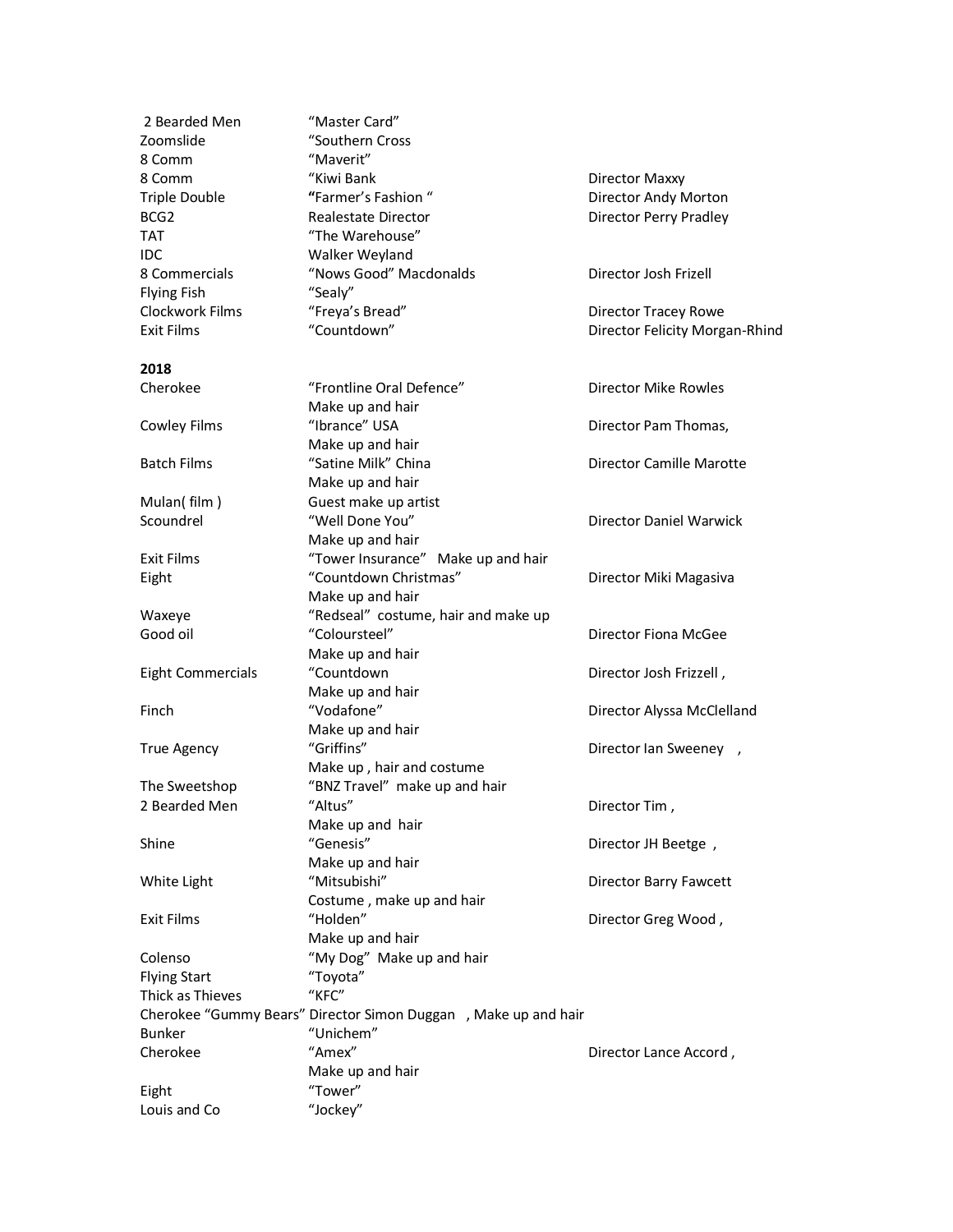| <b>Exit Films</b>                      | "Tower" NZ                                            | Director Greg Wood,             |
|----------------------------------------|-------------------------------------------------------|---------------------------------|
|                                        | Make up and hair                                      |                                 |
|                                        |                                                       |                                 |
| 2017                                   |                                                       |                                 |
| <b>Exit Films</b>                      | "NZ Stories"                                          | Director Felicity Morgan-Rhind  |
| Robber's Dog                           | "Dine"                                                |                                 |
| <b>Brigit Hope</b>                     | "Magpie" stills shoot                                 | Photographer Neil Gussey        |
| Colenso                                | "Tip Top Icecream"                                    |                                 |
| Thick as Thieves                       | "Holden"                                              | Director Alex Sutherland,       |
|                                        | Hair and make up                                      |                                 |
| Robber's Dog                           | "Toyota"                                              | Director Adam Stevens,          |
|                                        | Make up and hair                                      |                                 |
| Waitemata Films                        | "Beer"                                                |                                 |
| <b>Exit Films</b>                      | "NZ Stories"                                          | Director Felicity Morgan-Rhind, |
|                                        | Make up and hair                                      |                                 |
| Stitch TV                              | "Air NZ"                                              | Director Neil Stichbury         |
|                                        | Make up and hair                                      |                                 |
| <b>Exit Films</b>                      | "Visa"                                                |                                 |
| <b>Exit Films</b>                      | "NZ Stories"                                          | Director Felicity Morgan-Rhind  |
| Cathy Pope Jewellery                   | Stills shoot                                          | Photographer Sasha Stejko       |
| 99                                     | "V" stills shoot                                      |                                 |
| <b>Exit Films</b>                      | "TV promo NZ"                                         |                                 |
| <b>Exit Films</b>                      | $^{\prime\prime}$ IOC $^{\prime\prime}$               |                                 |
| <b>Flying Start</b>                    | "AA"                                                  |                                 |
| Robber's Dog                           | "Mastercard"                                          | Director Ben Quinn,             |
|                                        | Make up and hair                                      |                                 |
| <b>Curious Film</b>                    | "Highlander"                                          |                                 |
|                                        | The Chronicles Guest make up artist for Body painting |                                 |
| Shannara                               |                                                       |                                 |
|                                        | Make up artist for Bill Nighy interviews              |                                 |
| Trigger<br>Shannara-                   | Guest Make up artist                                  |                                 |
|                                        | "Countdown"                                           |                                 |
| Ogilvy                                 | Make up and hair                                      | <b>Director Gary Sims</b>       |
| IDC                                    | "Bablich Wines"                                       |                                 |
| Shannara                               | Guest Make up artist                                  |                                 |
| <b>Exit Films</b>                      |                                                       | Director Adam Gunser,           |
|                                        | "Pedigree"<br>Make up and hair                        |                                 |
| <b>Exit Films</b>                      | "Tower Insurance"                                     |                                 |
| Finch                                  | "DB Beer"                                             |                                 |
|                                        |                                                       | Director Wade Shotter,          |
|                                        | Make up and hair                                      |                                 |
| Cherokee                               | "Zyrtec" USA                                          | Director Jack Cole              |
|                                        | Make up and hair                                      |                                 |
| 2016                                   |                                                       |                                 |
| GoodOil                                |                                                       |                                 |
|                                        | "Project H"<br>"HKBS"                                 | Director Louis Sutherland       |
| The Sweetshop                          |                                                       |                                 |
| Thick as Thieves                       | "Instant Kiwi"                                        | Director Thunderlips            |
| <b>Exit Films</b>                      | Costume, hair and make up                             | Director Michael Clowater       |
|                                        | "Tropicana"                                           | Director Josh Frizzell          |
| Eight commercials<br><b>Exit Films</b> | "Hollywood Gum"<br>"Warehouse"                        |                                 |
|                                        |                                                       | Director Greg Wood-             |
| John Crawford                          | Hair make up and costume<br>Stills shoot              |                                 |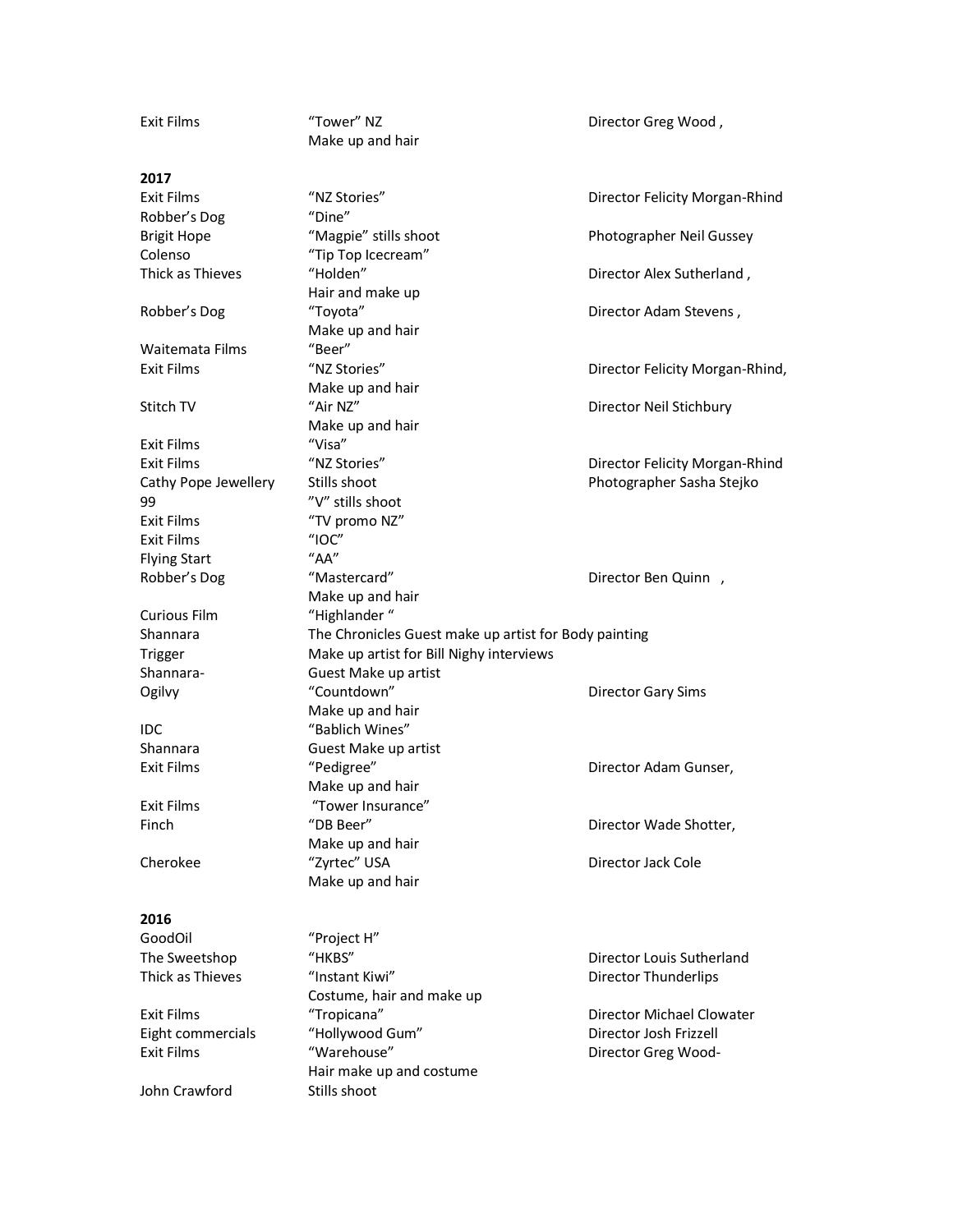| <b>Eight Films</b>   | "Project Eve -Genesis"<br>Make up hair and costume | Director Tina Bull        |
|----------------------|----------------------------------------------------|---------------------------|
| Eight films          | "Long White"<br>Make up, hair and costume          | Director Florence Noble,  |
| Thick as Thieves     | "Meadow Fresh"                                     | Director Alex Sutherland  |
|                      | Make up and hair                                   |                           |
| <b>Curious Film</b>  | "Countdown"                                        |                           |
| The Sweetshop        | "Countdown"                                        | Director Ed St Giles      |
|                      | Make up and hair                                   |                           |
| Thick as thieves     | KFC                                                |                           |
| Assembly             | "ASB"                                              | Director Damon Duncan,    |
|                      | Make up and hair                                   |                           |
| Thick as Thieves     | "Lotto"                                            | Director Thunderlips      |
| Reload               | "Postie Plus"                                      | Director Ben Jae,         |
|                      | Make up and hair                                   |                           |
| Assembly             | "SBS bank"                                         | Director Damon Duncan     |
|                      | Make up and Hair                                   |                           |
| Thick as Thieves     | "KFC Double Down"                                  | Director Alex Sutherland, |
|                      | Hair and make up, wardrobe standby                 |                           |
| Eight                | "Countdown"                                        | Director Eddie Bell       |
|                      | Hair, make up and wardrobe                         |                           |
| Eight                | "Realestate"                                       | Director Josh Frizzel     |
|                      | Hair, make up and wardrobe                         |                           |
| Assembly             | "Spark Phase 2"                                    | Director Zoe MacKintosh   |
| Thick as Thieves     | "Spark"                                            | Director Zoe Mackintosh   |
|                      | Hair and make up                                   |                           |
| <b>Flying Start</b>  | "AA Insurance" make up, hair and costume           |                           |
| Statehouse           | "Denso" make up and hair                           |                           |
| Robbers Dog          | "Trust Power" Chris Dudman make up and hair        |                           |
| Robbers Dog          | "Holden " hair, make up and wardrobe               |                           |
| Toybox               | "Unichem" make up and hair                         |                           |
| Toybox               | "Pink Ribbon Breakfast" make up and hair           |                           |
| The Sweetshop        | "Mac Donalds"                                      | Director Noah Marshall    |
| Reload               | "Postie Plus"                                      | Director Benn Jae         |
|                      | Make up and hair                                   |                           |
| <b>Finch Films</b>   | "Wei Chaun Milk"                                   | Director Wayne Peng       |
|                      | Make up hair and wardrobe                          |                           |
| Robbers Dog          | "The Natural Confectionery Company"                | Director Ben Quinn        |
|                      | Make up, hair and wigs                             |                           |
| Toybox               | Make up hair and wardrobe                          |                           |
| <b>Exit Films</b>    | "Sovereign"                                        | Director Greg Wood        |
|                      | Make up hair and wardrobe                          |                           |
| Toybox               | "Spray and walk away"                              | Make up hair and wardrobe |
| Robbers Dog          | "Macdonalds-create your taste"                     | Director Adam Stevens     |
|                      | Make up, hair and wigs                             |                           |
| Toybox               | "All Blacks" Make up and hair                      |                           |
| <b>Triple Double</b> | "All Blacks " Wardrobe assist                      |                           |
| 2015                 |                                                    |                           |
| Thick as Thieves     | "Sealord Water safety"                             | Director Joseph Griffen   |
|                      | Make up and hair                                   |                           |
| <b>Batch Films</b>   | "Benjamin Moore Paints" USA                        | Director Dylan Southern   |
|                      | Make up and hair                                   |                           |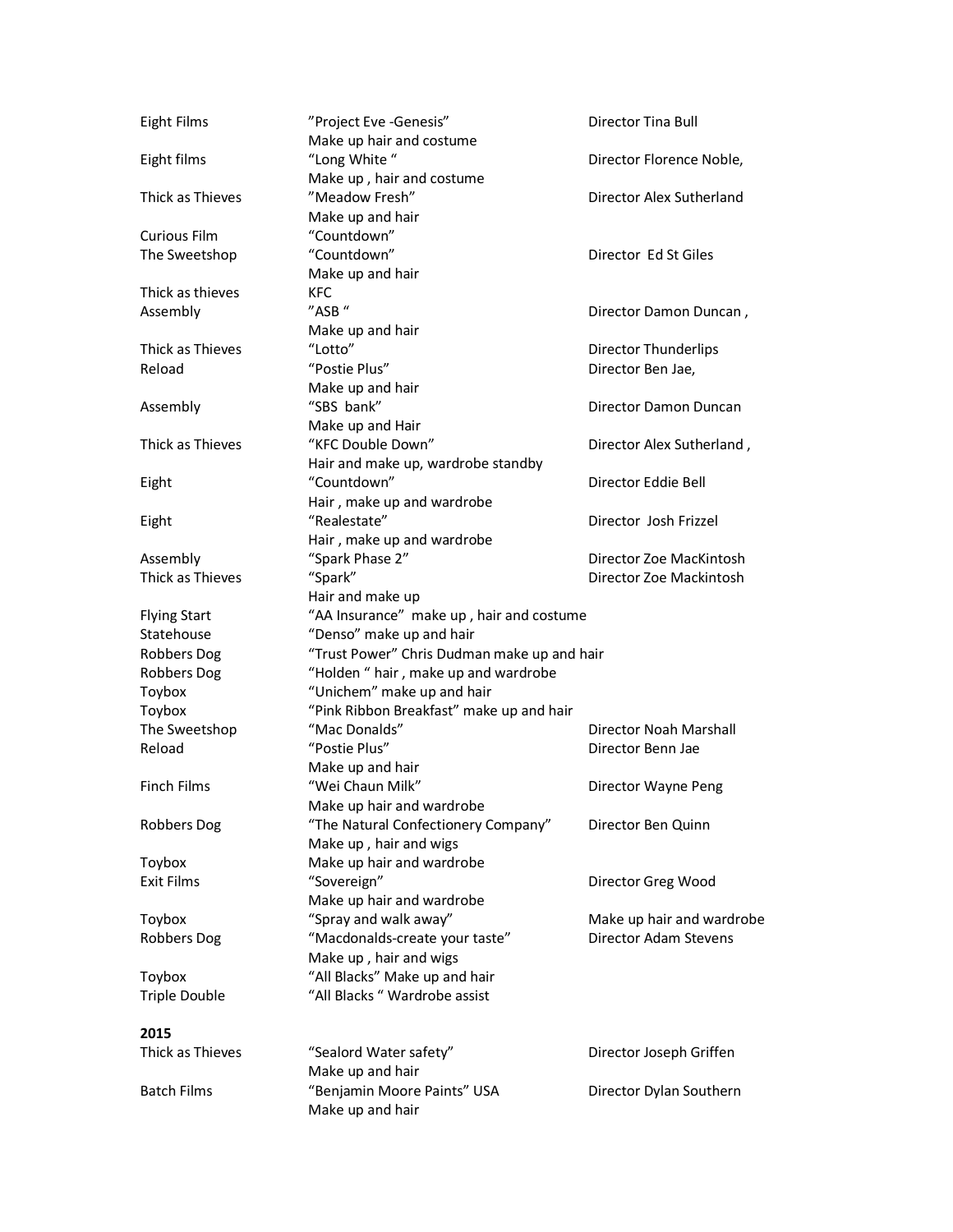| Robbers Dog                  | "Lotto"NZ                                                  | Director Adam Stevens        |
|------------------------------|------------------------------------------------------------|------------------------------|
|                              | Make up and hair                                           |                              |
| TV <sub>2</sub>              | "Santa" NZ Christmas spots                                 | Director Gabriel Reid        |
|                              | Make up wardrobe and wigs                                  |                              |
| <b>Big Pictures</b>          | "Milka"                                                    | Director Vesa Manninen       |
|                              | Make up hair and wig design                                |                              |
| Thick as Thieves             | "2 Degrees"                                                | Director Jess Bluck          |
|                              | Make up and wardrobe                                       |                              |
| Robbers Dog                  | "Trust Power NZ"                                           | Chris Dudman                 |
|                              | Make up and wardrobe                                       |                              |
| 2 Bearded Guys               | "Australia/ NZ tourism Cycle Trails"                       |                              |
|                              | Make up artist for VIP Megan Gale                          |                              |
| Waitemata Films              | $"$ KFC"                                                   |                              |
| Cathy Pope Jewellery         | Stills campaign/ Styling, hair and make up                 |                              |
| Cowley Films                 | "TJ Maxx " USA                                             | Director Samuel Petursson    |
| <b>Flying Fish</b>           | "Harrison Job"                                             |                              |
| Robbers Dog                  | "Bayleys"NZ                                                | Director Chris Dudman        |
|                              | Wardrobe                                                   |                              |
| <b>Flying Start Pictures</b> | "KFC"                                                      |                              |
| Finch Films:                 | Macdonalds"                                                | Director Alex Roberts        |
| Thick as Thieves             | "Sorbent" NZ                                               | Director Grant Sputore       |
|                              | Make up, hair and wardrobe                                 |                              |
| <b>Finch Films</b>           | "Fire Service" NZ                                          | Director Nic Finlayson       |
| Robbers Dog                  | "Trust Power Karaoke"                                      | Director Chris Dudman        |
| Match Photographers          | BNZ stills campaign/make-up, hair and wardrobe             |                              |
| 8 commercials                | Vodafone Stills shoot                                      |                              |
| Robbers Dog                  | "Steinlarger We Believe"                                   | Director Adam Stevens        |
| <b>Finch Films</b>           | "Macdonalds" NZ                                            | <b>Director Alex Roberts</b> |
| <b>Match Photgraphers</b>    | BNZ stills shoot, hair, make up and styling                |                              |
| Robbers Dog                  | "Steinlarger"                                              |                              |
| Thick as Thieves             | "KFC" NZ                                                   | Director Alex Sutherland     |
| Thick as Thieves             | "Macdonalds" NZ                                            | Director Sean Wallace        |
| The Sweetshop                | "NZ Post"                                                  | Director Ian Mackenzie       |
|                              | Make up artist for Charles Dance                           |                              |
| 8 Commercials                | "TSB Bank"                                                 |                              |
| <b>NSP</b>                   | Stills billboards                                          | Director Tony Drayton        |
| The Sweetshop                | "Westpac Helicopter Rescue SPFX Make up Director Sam Holst |                              |
| <b>Flying Fish</b>           | "Orcon" NZ                                                 | Director Helena Brooks       |
| Thick as Thieves             | "My Food Bag" NZ                                           | Director Alex Sutherland     |
| The Sweetshop                | "Rebel Sport" NZ                                           | Director Mark Albiston       |
| Exit films                   | "Qualcomm"                                                 | Director Andre Stringer      |
|                              | Wardrobe assist to Claire Croskery"                        |                              |
| Robbers Dog                  | "Mitsubishi"                                               | Director Chris Dudman        |
| Match Photographers          | "Trust Power"                                              |                              |
| Robbers Dog                  | "Trust Power"                                              | Director Chris Dudman        |
|                              | " E TV" Australia make up for VIP Ksenjia Lukich           |                              |
| Corey Cooper                 |                                                            |                              |
| Scoundrel Films              | "Wetspac"                                                  | Director Tim Bullock         |
| Alistair Guthrie,            | Stills shoot                                               |                              |
|                              |                                                            |                              |
| 2014                         |                                                            |                              |
| Thick as Thieves             | "Cheers", The Tomorrow Project"                            | Director Michele Servill     |
| Cherokee Films               | "Sargento" USA                                             | Director Ray Dillman         |

Assist to Abby Collins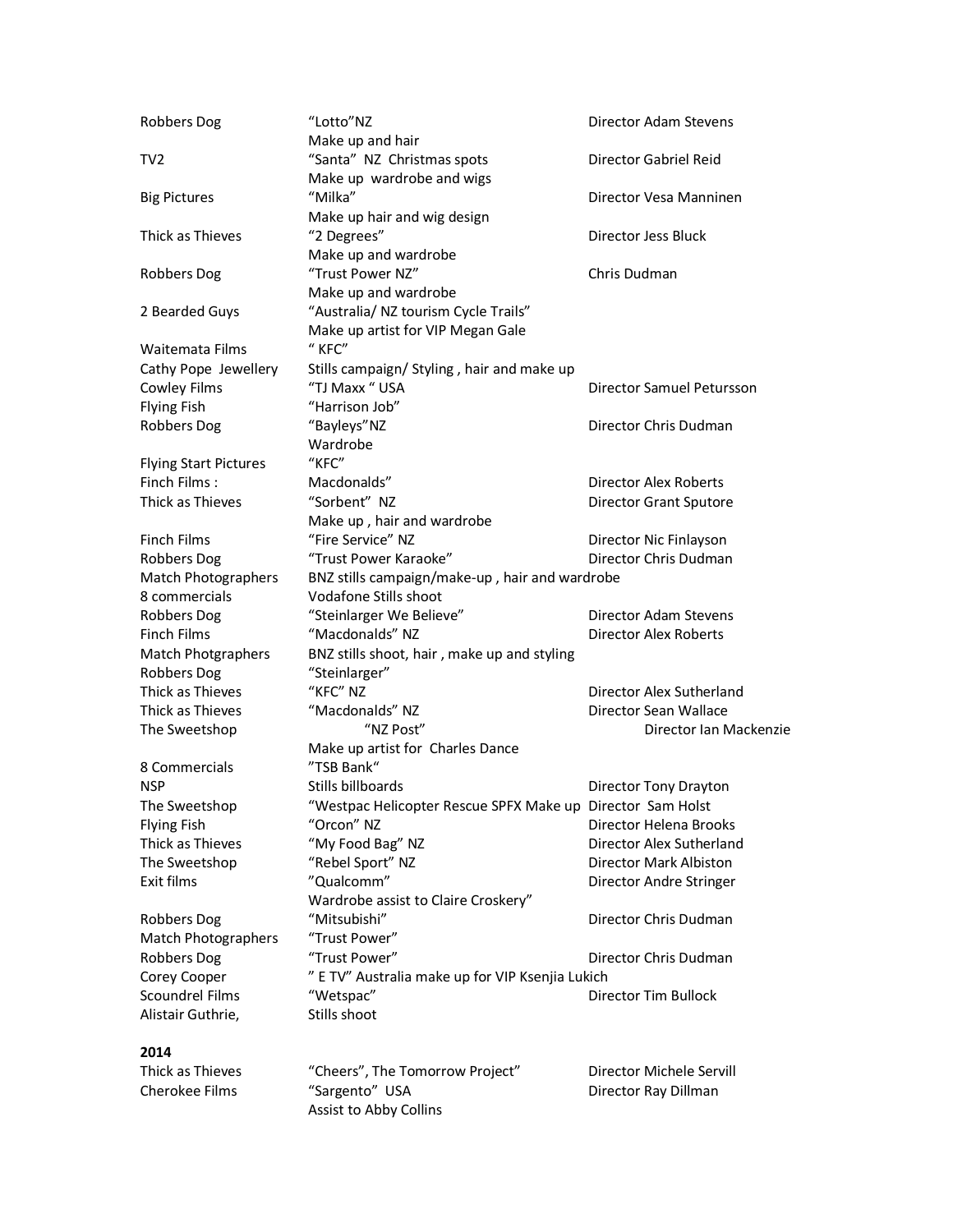Moth Films/Maria Cowley "Miratorg" Russia **Director Jeff Darling** 

The Sweetshop "AA Insurance" True "Hobbition" Coal face

Flying Start Films  $\text{Cy}\left( \text{cyc}\right)$  "Cydectin " Director Chris Clark Makeup and wardrobe Plaza Films "Womans Day" NZ Director David Wood Exit Films **Exit Films** (Myer" Australia Company of Caysorn Thavat Bunker "Vodafone" NZ Finch Films **Example 20 Terms** "Orcon" **Director Alex Roberts** The Sweetshop "Stevens" Charlotter Charlotter Charlotter Director Mark Albison Robbers Dog "ANZ" ANZ" Director Adam Stevens Ruskin Films **The Samsung" World wide Constructs** Director Nathan Price

#### **2013**

Thick as Thieves "Cadburys" Good Oil Films "Sunbeam" Reload "Vodafone"

### **2012**

Thick as Thieves "Macdonalds" Director Alex Sutherland Ruskin Films "Jim Beam" World Wide Director Nathan Price Cowley Films "Philadlephia cream cheese " Director Bruce Dowad GoodStuff "Lotto" **Communist Communist Communist Communist Communist Communist Communist Communist Communist Co** Flying Start "Burger King" Director Tony Johns Fiji Films **Secret Passages" Communist Communist Communist Communist Communist Communist Communist Communist Communist Communist Communist Communist Communist Communist Communist Communist Communist Communist Communist C** Match Photographers Stills shoot Air New Zealand The Sweet Shop "Telecom" NZ Director Dylan Pharazyn Cherokkee Films World Wide "Old Spice" Ruskin Films NZ  $\begin{array}{ccc} \gamma' & \text{Sky TV} & \text{come with us}^{\prime} & \text{Oifactor Nathan Price} \\ \text{The Sweet Shop} & \text{NZ Lamb} & \text{Oifector Mark Lever} \end{array}$ The Sweet Shop NZ Lamb **NGC 100 And Area Contract Contract Contract Contract Contract Contract Contract Contract Contract Contract Contract On Area Contract Contract On Area Contract Contract On Area Contract On Area Contr** B Print Australia  $\text{Coca Cola}$ "  $\text{Cora Cola}$ " Director Alex Buckingham IDC "Asics " Stills shoot Director Tony Drayton Sigi Spath "Toyota" Director Sigi Spath Excalibur Films "Vinamilk"Vietnam" Director Chris Clark Thick as Thieves **The Calbury' Cadbury' Calbury' Call 2018 Director Zoe Mackintosh** Underpants ELA "Whats my number" Director Rachel Guidera Low Down Concept "Heart and Diabetes Foundation" Director Jarrod Holt Flying Fish "TSB Bank" Director Gregor Nicolas Prodigy "Export DB" Director Tim Bullock Walkers UK "Big Pictures" Contact Director Paul Weiland Servilles Window campaign, styling and make up Mighty River Power Stills **Example 20 Stills** Director Alistair Guthrie The Sweetshop "Huggies" Australia New Montector Melanie Bridge Styling , hair make up and props Cowley Films **Mighty Grain USA** Director Brett Froomer Air NZ Stills Director Alistair Guthrie Curious "Air NZ" Director Robin Walters

Cowley Films **Audi** Audi **Director Sean Meehan** 

Thick as Thieves "Lotto" Director Zoe Mackintosh Prodigy Films "Cadbury Dominoes" Director Michael Gracey

Robbers Dog "Kellogs" **Characters Communist Character Communist Character Caysorn Thavat** 

Curious Hornbach Germany Director Martin Krejci